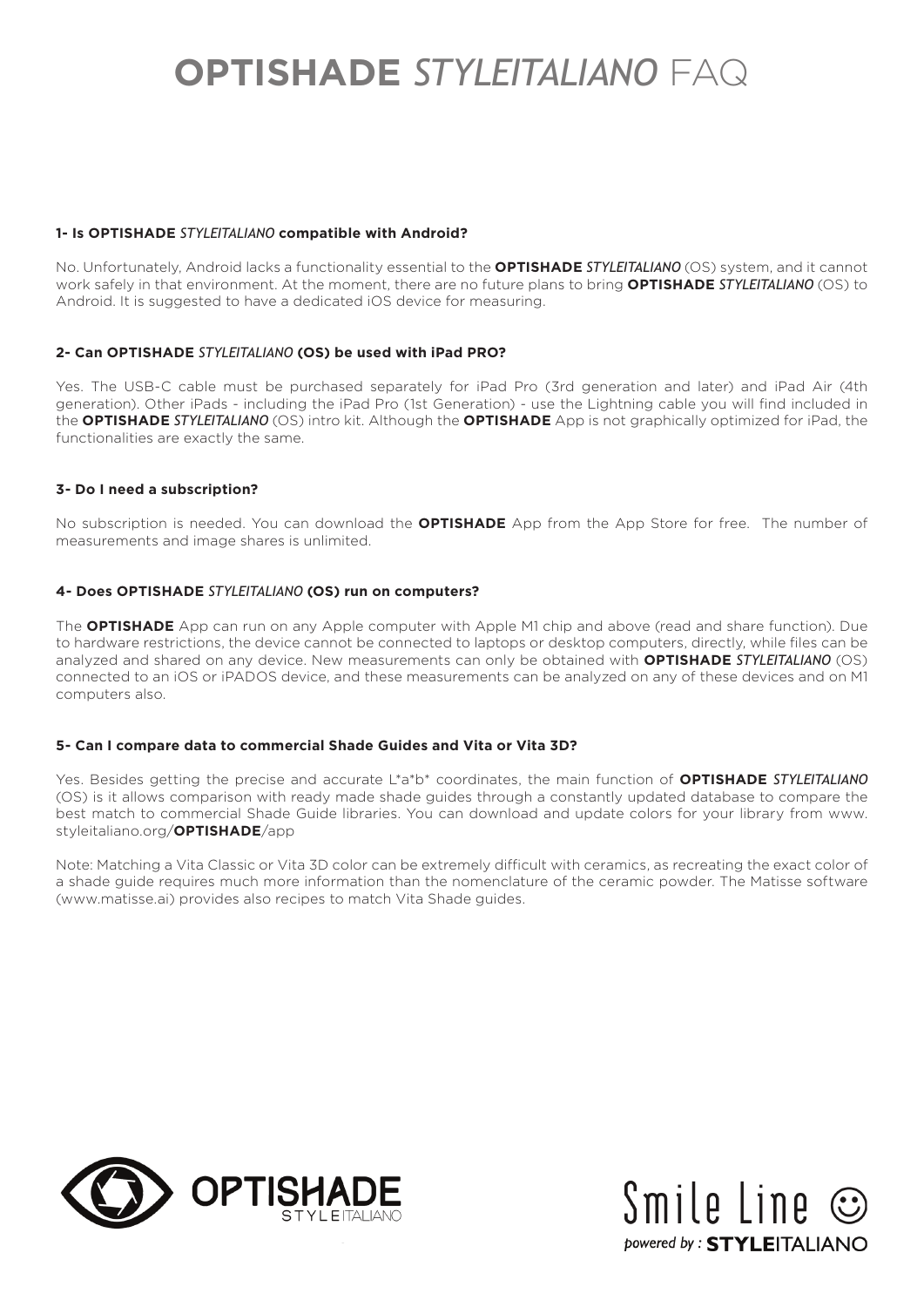# **6- Can I measure the color of two teeth from one single picture?**

No. As the most precise measure is taken at the center of the image frame, it is indicated to capture one tooth at a time.

## **7- Which devices are compatible with OPTISHADE** *STYLEITALIANO***?**

Any device running iOS 14 or iPadOS 14 or later. Find the full list of compatible devices below.

iPhone 6S, iPhone 6S Plus, iPhone SE (1st generation), iPhone 7, iPhone 7 Plus, iPhone 8, iPhone 8 PlusiPhone X, iPhone XS, iPhone XS Max, iPhone XR, iPhone 11, iPhone 11 Pro, iPhone 11 Pro Max, iPhone SE (2nd generation), iPhone 12 Mini, iPhone 12, iPhone 12 Pro, iPhone 12 Pro Max, iPad Air 2, iPad Air (3rd generation), iPad Air (4th generation) Requires **OPTISHADE** *STYLEITALIANO* USB-C cable, iPad (5th generation), iPad (6th generation), iPad (7th generation), iPad (8th generation), iPad Mini 4, iPad Mini (5th generation), iPad Pro (1st generation), iPad Pro (3rd generation and later) requires **OPTISHADE** USB cable

#### **8- Is my data safe?**

You are the owner of your measurements and no one besides you (or whoever you choose) can read them. **OPTISHADE** *STYLEITALIANO* does not collect data from your device, or your patients. Everything is safely kept inside the Apple's ecosystem, and only you choose how and where to share. Files are end-to-end encrypted.

#### **9- Do I need a camera, a grey card and a polarizer?**

No. With **OPTISHADE** *STYLEITALIANO* you do not need shade guides, DSRL cameras, grey cards, cross polarization filters or brackets. **OPTISHADE** *STYLEITALIANO* already has all the functions needed for color matching. Double shade matching, and any additional data, is always appreciated, as it provides extra info about tooth appearance and can sometimes make us aware about possible errors. Classical shade matching becomes less of a necessity with this kind of technology.

#### **10- Does OPTISHADE require an internet connection?**

No, you can take measurements and use the OS app off-line. Just make sure your device is connected when sending or receiving files, or when using the Matisse software.



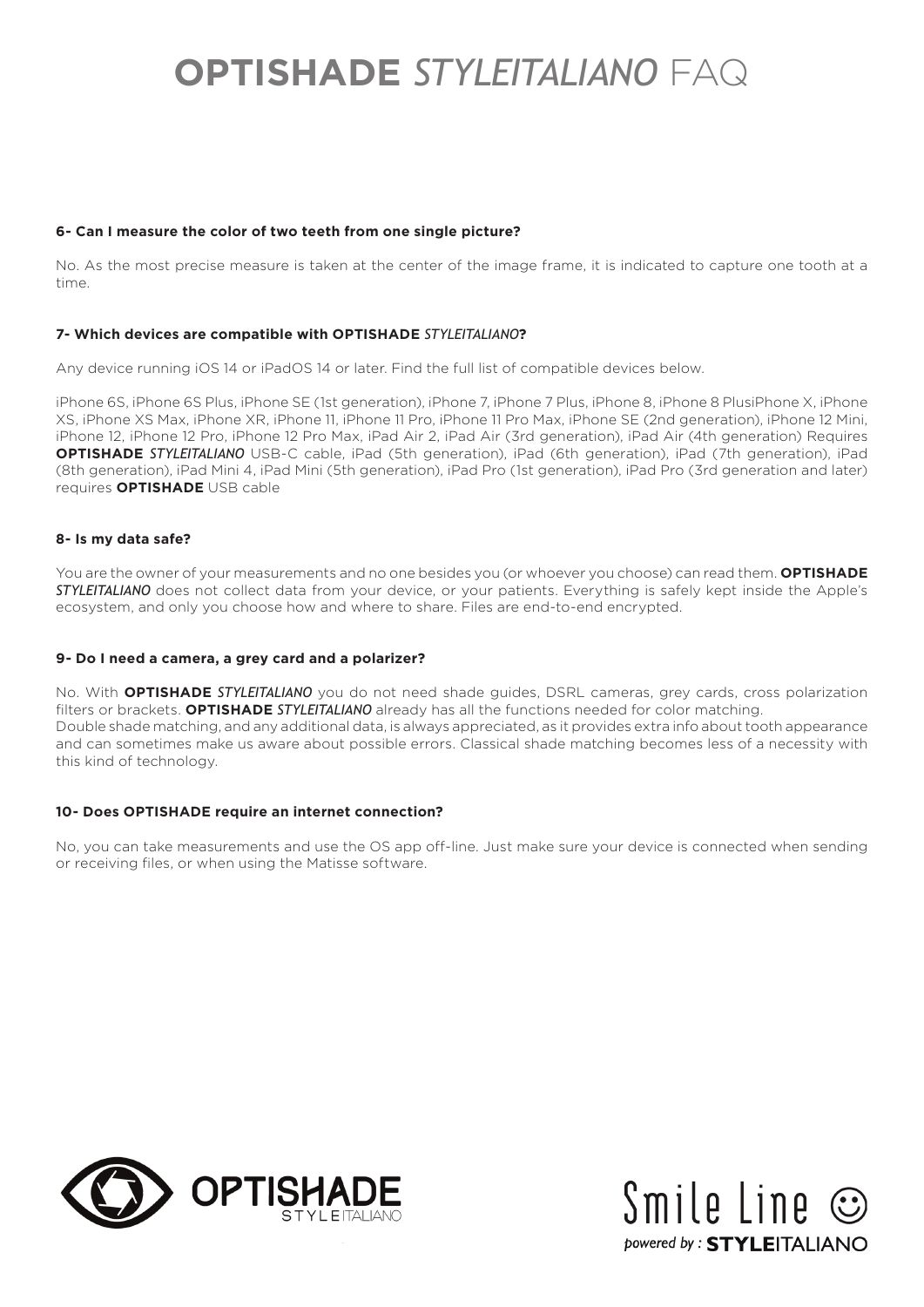## **11- How much does it cost?**

Price varies depending on your country (distance may be a reason of high shipping charges) and import taxes in your country. The price of **OPTISHADE** *STYLEITALIANO* is lower than any existing dental color device offering the same level of repeatability and accuracy. Also, it is the only device compatible with Matisse.

## **12- It happened to me to get a Database matching showing red color, did I do something wrong ?**

No absolutely not. When measuring a natural tooth, the aim is not to have a result showing green. The measure is the measure and it will simply show you how «far» you are from the closest color in the database. Natural teeth exist in hundreds of colors different from the shade guides.

If your result shows green, then you are close from an existing color in the shade guide. If your result shows you L\*a\*b\* coordinates in an orange or red tag, then it means that the color you have just measured is less close.

Thanks to the two L\*a\*b\* coordinates given (the ones of the Database and the ones of the tooth measured), an experimented technician will be able to interpret that he needs for example more L\* (light), more a\* (red) and maybe less b\* (yellow).

#### **13- How long does my calibration cap last?**

When used in optimal conditions, the calibration cap should be changed every month. When the white reference is touched, scratched, has visible contamination and if there is any chance of cross contamination, it has to be immediately replaced. Calibration caps are disposable, and they can be bought separately in packs of 5. A sub-optimal state of the Calibration Cap may compromise the accuracy of the full system.

# **14- Do I need the hard case? Is it included in the kit?**

The hard case is an optional accessory designed for traveling with **OPTISHADE** with a very compact solution. It is sold separately, as if your intention is to use **OPTISHADE** *STYLEITALIANO* in the office, you don't need it.

# **15- Why is OPTISHADE innovative and different from all the dental color matching devices?**

OS fits in the palm of your hand, it has a convenient price, it has a repeatability of 0,4 DE or better, it needs no subscription for using the device, it doesn't collect your data, it has color readings aligned with spectrophotometer, it compares the readings with common ready-made shade guides, it enables to send data via WhatsApp (and all other iOS communication channels) and receives App updates constantly. It is compatible with the Matisse software, which allows you to predict the mixing and layering of seamless ceramic crowns and veneers.



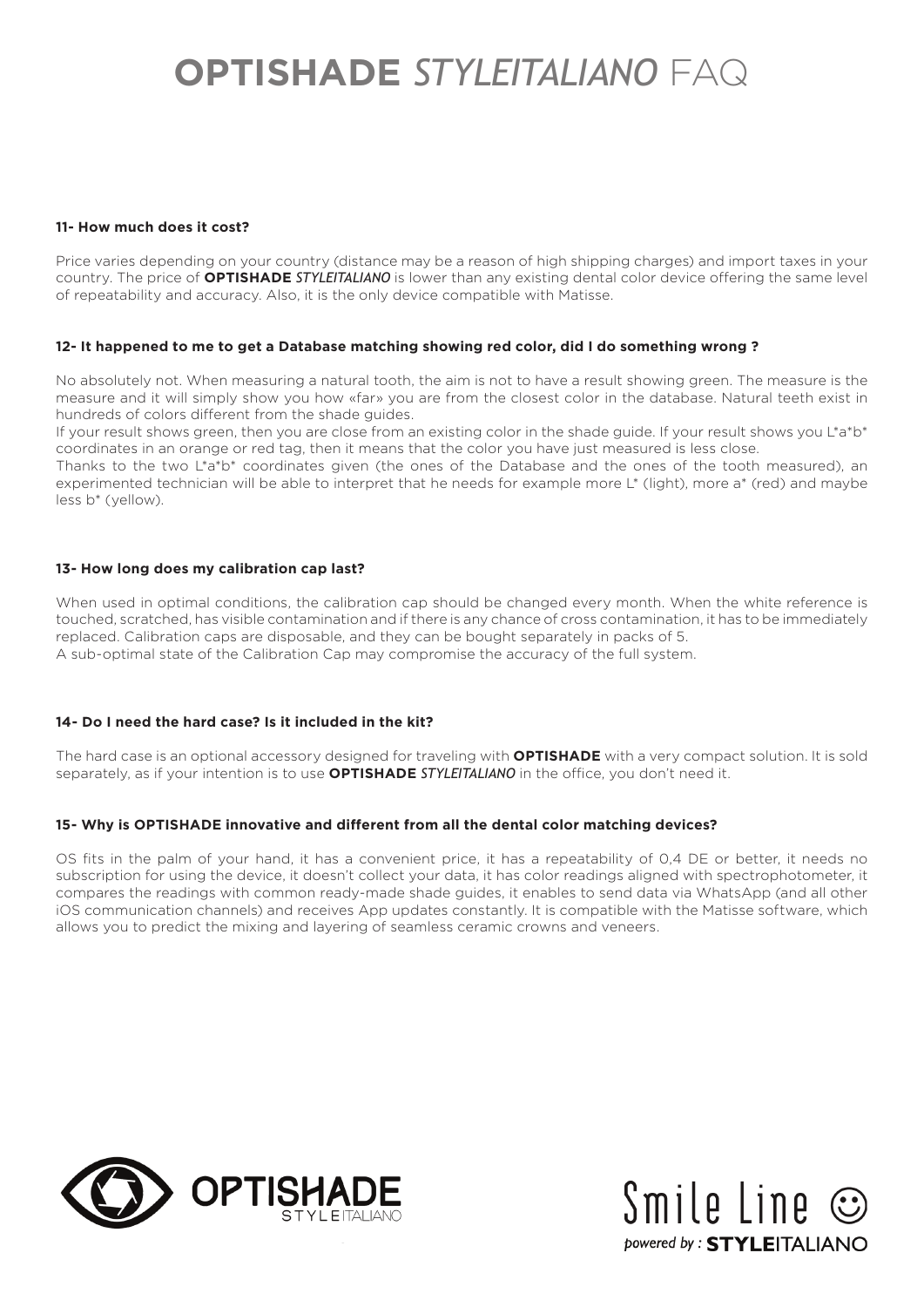# **16- What are the limits with OPTISHADE** *STYLEITALIANO***?**

There are 4 main limits that can be easily controlled.

a) Positioning: **OPTISHADE** needs a perfect positioning in the mouth and on the model. If you are a first-time user, it requires less than 30 minutes training to learn how to do a perfect measure. Find a thorough description in the user's guide booklet and in the videos.

b) Fog susceptibility: patient needs to hold their breath while taking a measurement, if **OPTISHADE** *STYLEITALIANO* captures fog, the measure will be ruined.

c) External light contamination: External light is a common enemy to almost any color matching system. Choose a position away from sunlight and windows. Close curtains, drapes and turn off intense light sources and the light from the dental chair unit, even if it is not pointing directly onto the working field. A light contaminated image is inaccurate.

d) Contextual Color: The tooth is measured in the mouth context, which means that includes the light reflections from the gums and neighbour teeth.

# **17- How can I order OPTISHADE?**

Smile Line in Switzerland is taking care of the manufacturing and marketing of **OPTISHADE** *STYLEITALIANO*. Please contact a Smile Line dealer in your country https://www.smileline.ch/en/dealers or contact Smile Line directly **mail@smileline.ch**

# **18- Which teeth can I measure?**

**OPTISHADE** Styelitaliano is specifically designed for anterior teeth, where precise color matching is desired the most. Also, it is extremely easy to get perfect measurements of premolars (respecting the positioning and measurement principles described in the user manual), and depending on the patient and clinician skills, it is possible to get good measurement of molars.

#### **19- Does it work for composite recipes?**

This feature will come later in 2022. Stay tuned!